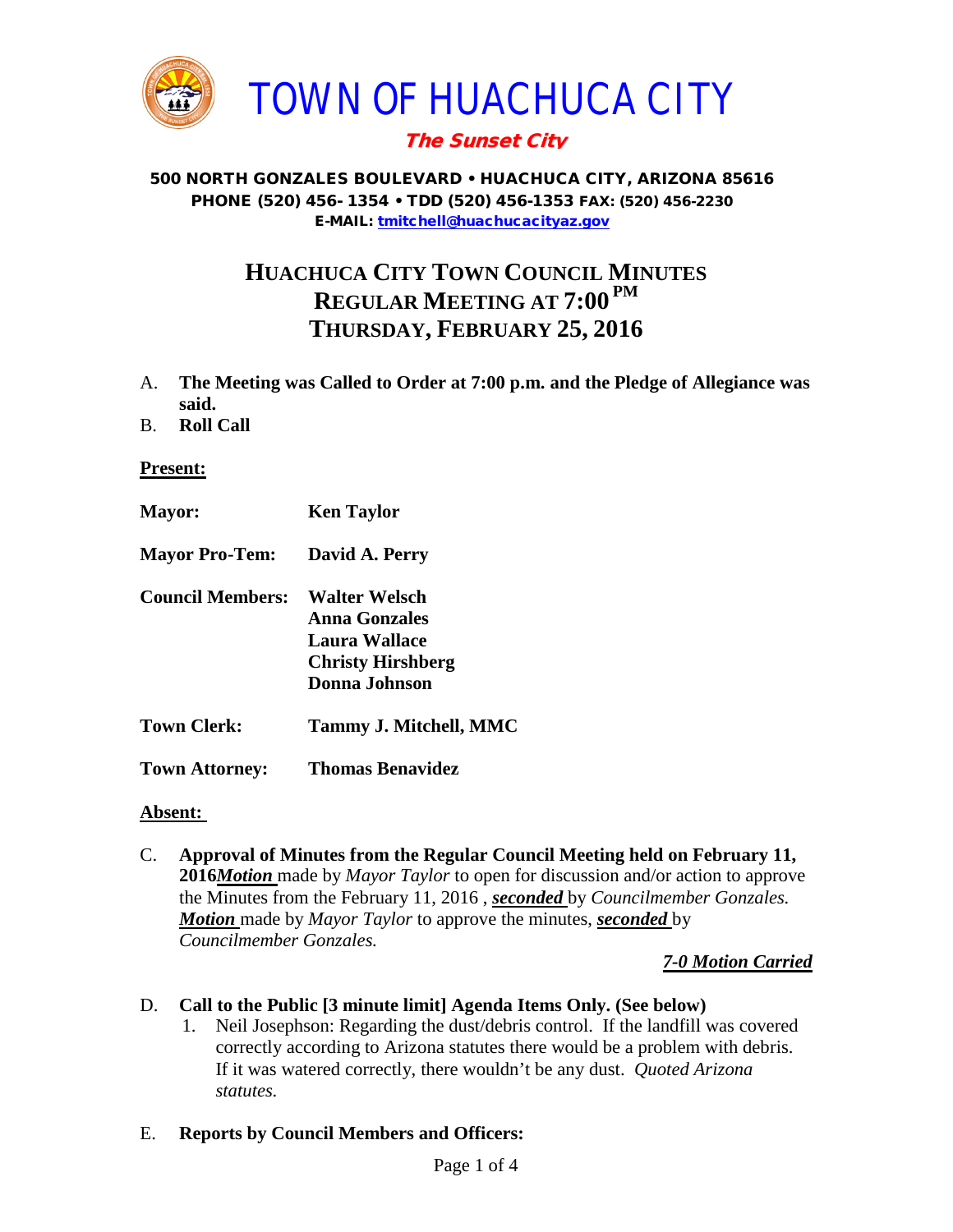- 1. *Councilmember Welsch - Library/Senior Center***-**. Councilmember Welsch reported that over 40 people signed up for sign language classes beginning March  $7<sup>th</sup>$ . Director Norris is working on the next program request for the LSTA grant; this is due by March  $9<sup>th</sup>$ , 2016. The Senior Center is still serving meals.
- 2. *Councilmember Gonzales***–** *Planning and Zoning-* . Councilmember Gonzales stated that our next P&Z meeting will be held on March  $2<sup>nd</sup>$  and we will also be having a Public Hearing at 7:00 p.m.
- 3. *Councilmember Wallace* **–** *Parks and Recreation***-**.Councilmember Wallace stated we have not had a Parks & Rec's meeting because of no quorum. .
- 4. *Councilmember Johnson – Public Safety-*Councilmember Johnson conveyed the report provided by the Police Dept. The Police Dept. responded to 266 call for service, 239 traffic stops, issued 103 warnings, 103 warnings and equipment repairs, 32 people were arrested. Animal control responded to 31 calls. The Fire Dept. had six fire calls and 70 EMS. Dispatch answered 2066 calls and greeted 956 visitors.
- 5. *Mayor Pro Tem Perry Public Works-* Mayor Pro Tem Perry reported we had a water break behind the Police Station. The reason for breaking was it had electrical conduit instead of the correct piping needed. The land fill is policing the windblown refuse and trying to stay ahead of it.
- 6. *Councilmember Hirshberg***–** *Finance-*.Councilmember Hirshberg said we will have the auditors coming to our council meeting.
- 7. *Mayor Taylor* Mayo*r* Taylor conveyed that just working on all the ordinances that need updated. He wanted to thank the council for their work in getting our codes updated. We still have a long way to go.
- 8. *Tammy Mitchell – Town Clerk's Report-*Clerk Mitchell reported we are having a CDBG Public Hearing on Monday at 6:30 p.m. Also on Friday the 26 of February we are hosting the SEAGO Executive Board at our Community Center at 10:00 am.

## F. **Unfinished Business:**

1. **Discussion and/or Action [Mayor Taylor]: Discussion on changing the Form of Government from Mayor/Council to Mayor/Manager**

*Motion* made by *Mayor Taylor* to open for discussion and/or action, *seconded* by *Councilmember Welsch.* 

*Motion* made by *Mayor Taylor* to direct staff to prepare an Ordinance for Council review to create the position of Town Manager using Sierra Vista as a base model, *seconded* by *Mayor Pro Tem Perry.*

*7-0 Motion Carried*

#### G. **New Business:**

1. **Discussion and/or Action [Mayor Pro Tem Perry] – Second Reading of ORDINANCE NO. 2016-12 - AMENDING THE TOWN CODE SECTION 2.05.10 "ELECTED OFFICERS," SECTION 2.10.010 "ELECTION OF MAYOR," AND SECTION 2.15.10 "GENERAL ELECTION NOMINATION" TO CLARIFY THAT: BOTH THE MAYOR'S AND COUNCILMEMBERS' TERMS OF OFFICE ARE FOUR YEARS, THEY ARE TO BE ELECTED IN EVEN NUMBERED YEARS, AND THEY CAN BE ELECTED IN A PRIMARY ELECTION IF THEY**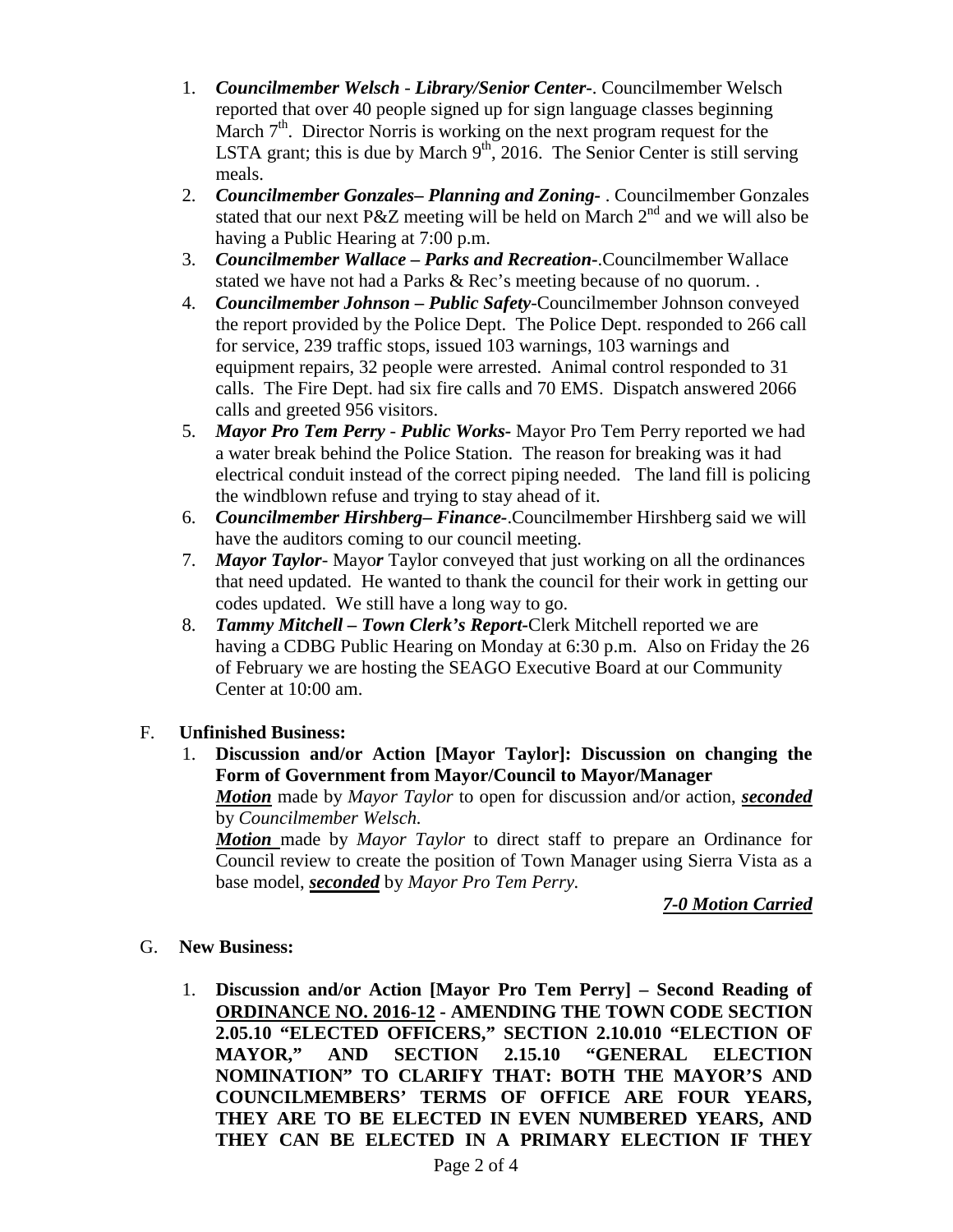## **RECEIVE A MAJORITY OF ALL VOTES CAST, AS PROVIDED IN A.R.S. 9-821.01.**

*Motion* made by *Mayor Taylor* to open for discussion and/or action, *seconded* by *Mayor Pro Tem Perry.*

*Motion* made by *Mayor Taylor* to adopt Ordinance 2016-12, *seconded* by *Mayor Pro Tem Perry.*

*7-0 Motion Carried*

2. **Discussion and/or Action [Mayor Taylor]:- First Reading of ORDINANCE NO. 2016-13, AN ORDINANCE OF THE MAYOR AND COUNCIL OF THE TOWN OF HUACHUCA CITY**, **COCHISE COUNTY, ARIZONA, PERTAINING TO THE NATIONAL FLOOD INSURANCE PROGRAM, ADOPTING BY REFERENCE FLOOD INSURANCE STUDY, FLOOD INSURANCE RATE MAPS, AND FLOODPLAIN MANAGEMENT REGULATIONS; AND AMENDING THE TOWN'S CODE SECTION 15.75.010 "FLOODPLAIN MANAGEMENT;" PROVIDING FOR REPEAL OF CONFLICTING ORDINANCES; PROVIDING FOR SEVERABILITY; AND PROVIDING PENALTIES.**

*Motion* made by *Mayor Taylor* to open for discussion and/or action, *seconded* by *Mayor Pro Tem Perry.*

*No Action Taken*

3. **Discussion and/or Action [Mayor Taylor]: Dust and Debris control; current and future operations.**

*Motion* made by *Mayor Taylor* to open for discussion and/or action, *seconded* by *Councilmember Hirshberg.*

*No Action Taken*

4. **Discussion and/or Action [Mayor Taylor]: To Surplus the Landfill's 623G Packer, Potential Buyer.** 

*Motion* made by *Mayor Taylor* to open for discussion and/or action, *seconded* by *Mayor Pro Tem Perry.*

*Motion* made by *Mayor Taylor* to surplus the Landfill's 623G Packer, *seconded* by *Mayor Pro Tem Perry.*

*7-0 Motion Carried*

5. **Discussion and/or Action [Mayor Taylor]: Considering the purchase of a Road Broom for \$14,900.**

*Motion* made by *Mayor Taylor* to open for discussion and/or action, *seconded* by *Mayor Pro Tem Perry.*

*Motion* made by *Mayor Taylor* to pre-approve an amount of up to \$18,000 from HURF funds for a Road Broom, *seconded* by *Mayor Pro Tem Perry.*

> *6-1 Motion Carried Councilmember Johnson voting No*

#### H. **Payment Approval Report in the amount of \$167,504.80** *Motion* made by *Mayor Taylor* to open for discussion and/or action, *seconded* by *Councilmember Hirshberg. Motion* made by *Mayor Taylor* to approve the payment report, *seconded* by *Councilmember Hirshberg.*

## *7-0 Motion Carried*

I. **Call to the Public: [3 min. limit] ARS38-431-01 Public body may make an open call to the public during a public meeting, subject to reasonable time, place and**